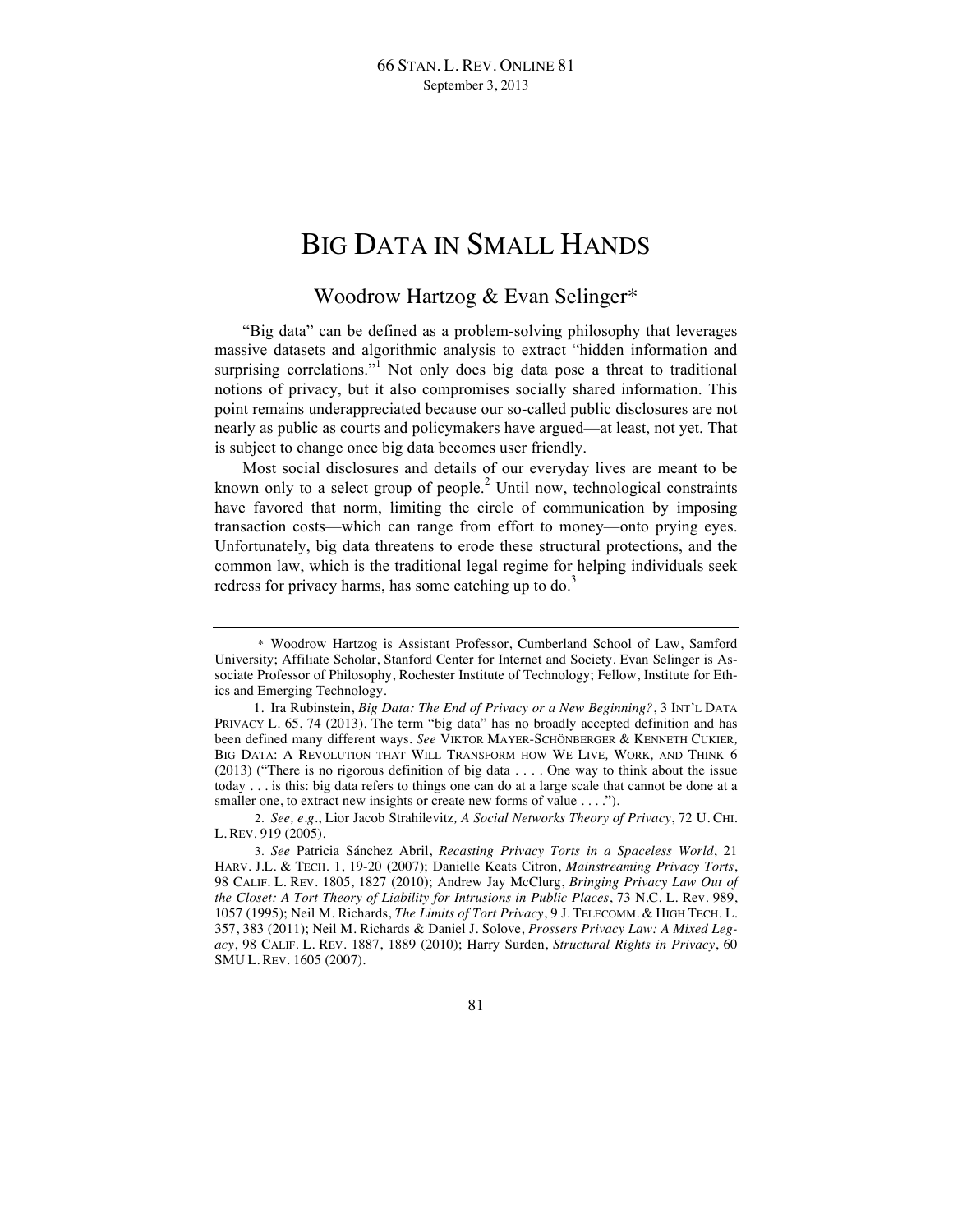To make our case that the legal community is under-theorizing the effect big data will have on an individual's socialization and day-to-day activities, we will proceed in four steps.<sup>4</sup> First, we explain why big data presents a bigger threat to social relationships than privacy advocates acknowledge, and construct a vivid hypothetical case that illustrates how democratized big data can turn seemingly harmless disclosures into potent privacy problems. Second, we argue that the harm democratized big data can inflict is exacerbated by decreasing privacy protections of a special kind—ever-diminishing "obscurity." Third, we show how central common law concepts might be threatened by eroding obscurity and the resulting difficulty individuals have gauging whether social disclosures in a big data context will sow the seeds of forthcoming injury. Finally, we suggest that one way to stop big data from causing big, unredressed privacy problems is to update the common law with obscurity-sensitive considerations.

### I. BIG, SOCIAL DATA

For good reason, the threat big data poses to social interaction has not been given its due. Privacy debates have primarily focused on the scale of big data and concentrations of power—what big corporations and big governments can do with large amounts of finely analyzed information. There are legitimate and pressing concerns here, which is why scholars and policymakers focus on Fair Information Practice Principles (FIPPs), deidentification techniques, sectoral legislation protecting particular datasets, and regulatory efforts to improve data security and safe international data transfers.<sup>5</sup>

*Id.* at 11 (citations omitted).

<sup>4.</sup> A notable exception is Paul M. Schwartz and Daniel J. Solove's *Reworking Information Privacy Law: A Memorandum Regarding Future ALI Projects About Information Privacy Law* (Aug. 2012), http://law.duke.edu/sites/default/files/images/centers /judicialstudies/Reworking\_Info\_Privacy\_Law.pdf. They write:

People also expect "privacy by obscurity," that is, the ability to blend into a crowd or find other ways to be anonymous by default. This condition is rapidly disappearing, however, with new technologies that can capture images and audio nearly everywhere. As an example, facial recognition technology is constantly improving. Already, Facebook and Apple use technologies that permit the automatic tagging of photographs. One day devices, such as Google Glasses, may permit the identification of passing pedestrians on the street. In short, if the privacy torts are to be rethought, more guidance must be provided as to the underlying concept of privacy.

<sup>5.</sup> *See, e.g.*, Paul Ohm, *Broken Promises of Privacy: Responding to the Surprising Failure of Anonymization*, 57 UCLA L. Rev. 1701, 1776 (2010) ("Easy reidentification represents a sea change not only in technology but in our understanding of privacy."); Rubinstein, *supra* note 1, at 74; Omer Tene & Jules Polonetsky, *Big Data for All: Privacy and User Control in the Age of Analytics*, 11 NW. J. TECH. & INTELL. PROP. 239, 256-57 (2013); Omer Tene & Jules Polonetsky, *Privacy in the Age of Big Data*, 64 STAN. L. REV. ONLINE 63 (2012); Felix T. Wu, *Defining Privacy and Utility in Data Sets*, 84 U. COLO. L. REV. 1117 (2013); danah boyd, Address at the WWW2010 Conference: "Privacy and Publicity in the Context of Big Data" (Apr. 29, 2010), http://www.danah.org/papers/talks/2010 /WWW2010.html. *But see* Jane Yakowitz, *Tragedy of the Data Commons*, 25 HARV. J.L. & TECH. 1 (2011).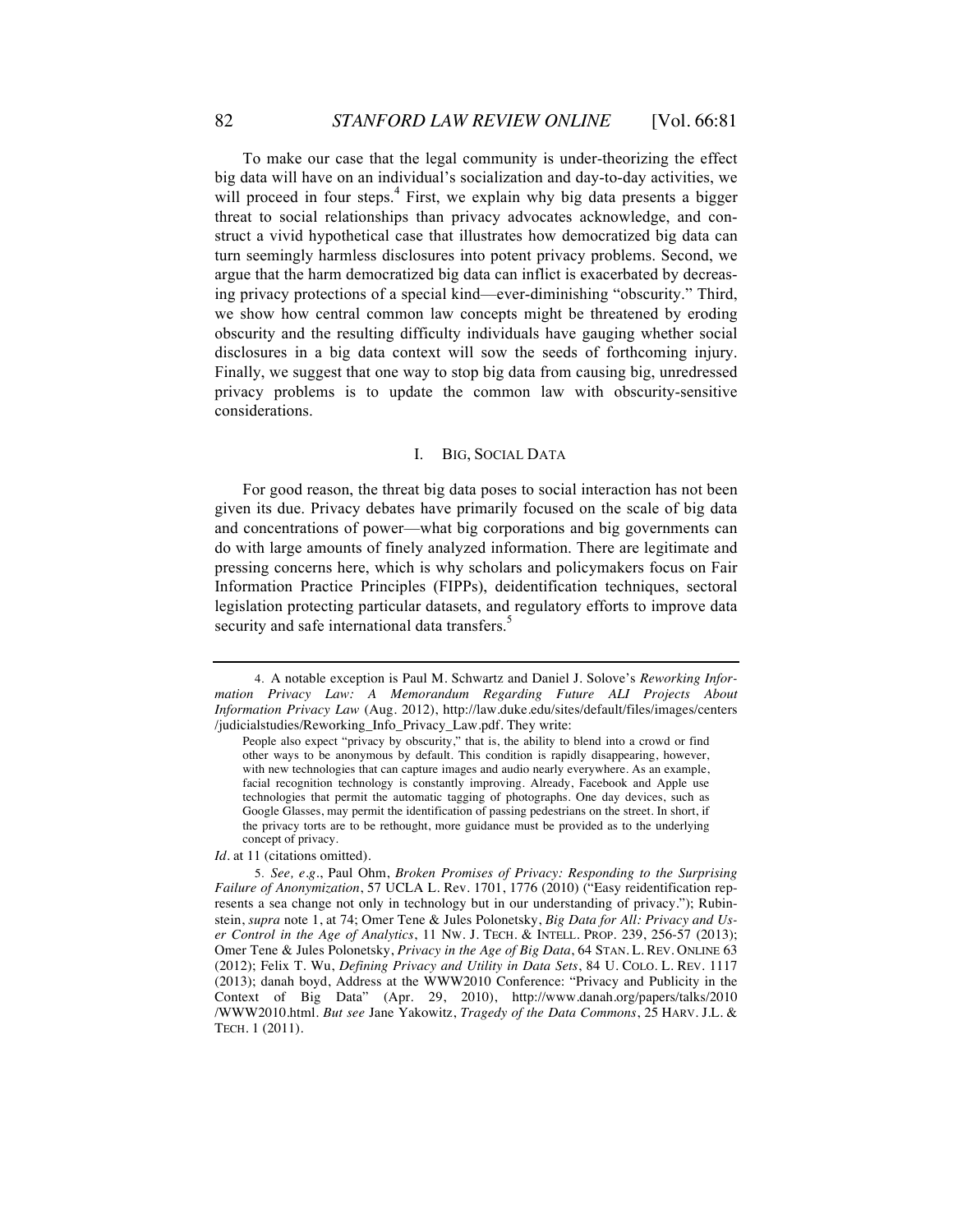This trajectory fails to address the full scope of big data as a disruptive force in nearly every sector of the patchwork approach to privacy protection in the United States. Individuals eventually will be able to harness big datasets, tools, and techniques to expand dramatically the number and magnitude of privacy harms to themselves and others, perhaps without even realizing it.<sup>6</sup> This is problematic in an age when so many aspects of our social relationships with others are turned into data.

Consider web-scraping companies that dig up old mugshots and showcase them online, hoping embarrassed or anxious citizens will pay to have their images taken down. It isn't hard to imagine that the next generation of this business will cast a wider net, capitalizing on stockpiles of aggregated and filtered data derived from diverse public disclosures. Besides presenting new, unsettling detail about behavior and proclivities, they might even display predictive inferences couched within litigation-buttressing weasel wording—e.g., "correlations between X and Y have been known to indicate Z." Everyone, then, will be at greater risk of unintentionally leaking sensitive personal details. Everyone will be more susceptible to providing information that gets taken out of its original context, becomes integrated into a new profile, and subsequently harms a friend, family member, or colleague.

Inevitably, those extracting personal details from big data will argue that the information was always apparent and the law should not protect information that exists in plain sight.<sup>7</sup> The law has struggled with protecting privacy in public long before big data. However, we envision a tipping point occurring whereby some pro-publicity precedent appears more old than wise.

#### II. MORE DATA, LESS OBSCURITY

Socialization and related daily public disclosures have always been protected by varying layers of obscurity, a concept that we previously defined as follows:

Obscurity is the idea that when information is hard to obtain or understand, it is, to some degree, safe. Safety, here, doesn't mean inaccessible. Competent and determined data hunters armed with the right tools can always find a way to get it. Less committed folks, however, experience great effort as a deterrent.

Online, obscurity is created through a combination of factors. Being invisible to search engines increases obscurity. So does using privacy settings

<sup>6.</sup> Although we're focusing on how the law should respond to the dark side of big data, some see mastering quantitative legal prediction as essential to the future of entrepreneurial law firms and the law schools that train students to work in them. *See, e.g.*, Daniel Martin Katz, *Quantitative Legal Prediction—or—How I Learned to Stop Worrying and Start Preparing for the Data-Driven Future of the Legal Services Industry*, 62 EMORY L.J. 909 (2013).

<sup>7.</sup> *See* MAYER-SCHÖNBERGER & CUKIER, *supra* note 1, at 29 (describing one instance of information discovered from big data analysis as "always apparent [as] [i]t existed in plain sight").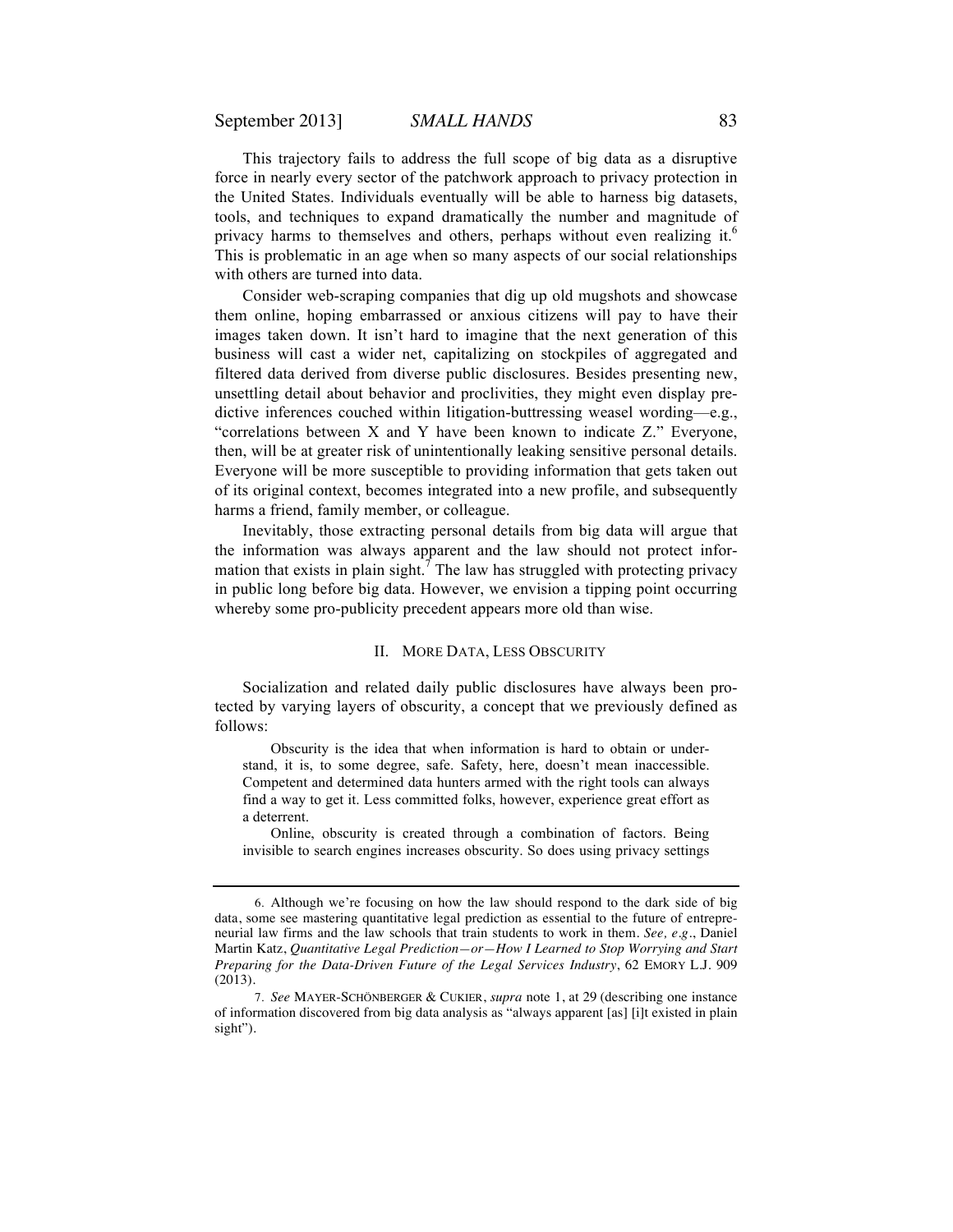and pseudonyms. Disclosing information in coded ways that only a limited audience will grasp enhances obscurity, too. Since few online disclosures are truly confidential or highly publicized, the lion's share of communication on the social web falls along the expansive continuum of obscurity: a range that runs from completely hidden to totally obvious.<sup>8</sup>

In the past, individuals have been able to roughly gauge whether aspects of their daily routines and personal disclosures of information would be safeguarded at any appropriate level of privacy protection by (sometimes implicitly) guessing the likelihood their information would be discovered or understood by third parties who have exploitative or undesirable interests. In the age of big data, however, the confidence level associated with privacy prognostication has decreased considerably, even when conscientious people exhibit due diligence.

Increasingly powerful and often secretive (proprietary and governmental) algorithms combined with numerous and massive datasets are eroding the structural and contextual protections that imposed high transactional costs on finding, understanding, and aggregating that information. Consumers got a taste of both the ease and power in which these processes can occur when Facebook rolled out Graph Search, denied it had privacy implications, then also revealed how readily what we "like" gets translated into who we are.

Maintaining obscurity will be even more difficult once big data tools, techniques, and datasets become further democratized and made available to the non-data-scientist masses for free or at low cost. Given recent technological trends, this outcome seems to be gradually approaching inevitability. At the touch of a button, Google's search engine can already unearth an immense amount of information that not too long ago took considerable effort to locate. Looking ahead, companies like Intel are not shy about letting the public know they believe "data democratization is a good bet."<sup>9</sup>

Decreasing confidence in our ability to judge the privacy value of disclosures puts us on a collision course for deepening the problem of "bounded rationality" and, relatedly, what Daniel Solove recognized as the problems of

<sup>8.</sup> Woodrow Hartzog & Evan Selinger, *Obscurity: A Better Way to Think About Your Data than 'Privacy*,*'* ATLANTIC (Jan. 17, 2013), http://www.theatlantic.com/technology /archive/2013/01/obscurity-a-better-way-to-think-about-your-data-than-privacy/267283 (explaining how obscurity is the proper conceptual framework for analyzing the privacy implications that follow from the introduction of Graph to Facebook's interface and analytics); *see also* Woodrow Hartzog & Frederic Stutzman, *The Case for Online Obscurity*, 101 CALIF. L. REV. 1 (2013) (identifying four key factors that define an obscurity continuum); Woodrow Hartzog & Frederic Stutzman, *Obscurity by Design*, 88 WASH. L. REV. 385 (2013) (explaining how obscurity considerations can enhance privacy by design efforts); Fred Stutzman & Woodrow Hartzog, *Boundary Regulation in Social Media*, *in* PROCEEDINGS OF THE ACM 2012 CONFERENCE ON COMPUTER SUPPORTED COOPERATIVE WORK 769 (2012), *available at*  http://dl.acm.org/citation.cfm?id= 2145320&bnc=1 (observing that the creation of obscurity is part of the boundary regulation process of social media users).

<sup>9.</sup> *See* Jordan Novet, *Why Intel Thinks Data Democratization is a Good Bet*,  $(May \t 30, \t 2013), \t http://gigaom.com/2013/05/30/why-intel-thinks-data$ democratization-is-a-good-bet.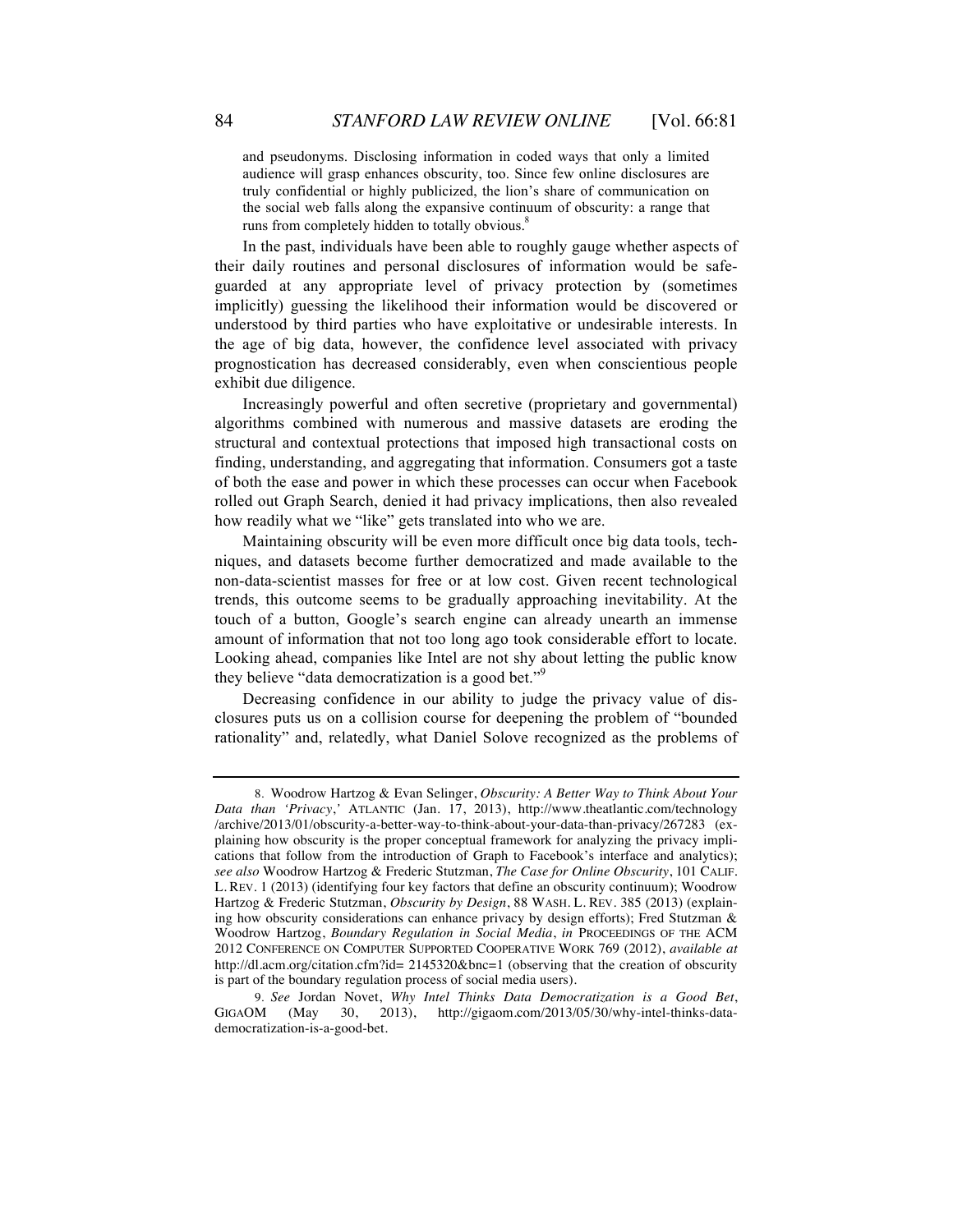scale, aggregation, and assessing harm.<sup>10</sup> It appears that the courts will need to grapple with a new wave of allegations of harms arising from behavior that yielded unintended and unforeseeable consequences.

As a thought experiment that crystalizes our guiding intuitions, consider a big data update to the problems that occurred when college students were revealed to be gay to their disapproving parents after a third party added them as members to Facebook's Queer Chorus group.<sup>11</sup> In the original instance, the salient tension was between how Facebook described its privacy settings and what users expected when utilizing the service. But what if someday a parent, teacher, or other authority figure wanted to take active steps to determine if their child, student, or employee was gay? Using democratized big data, a range of individually trivial, but collectively potent, information could be canvassed. Geolocation data conveyed when the child, or, crucially, his or her friends, used services like Foursquare combined with increasingly sophisticated analytical tools could lead to a quick transition from checking in to being outed. People-search services like Spokeo are well positioned to offer such userfriendly big data services.

## III. THE COMMON LAW PRIVACY IMPLICATIONS OF BIG DATA FOR EVERYONE

Once big data is democratized and obscurity protections are further minimized, peer-to-peer interactions are poised to challenge many traditional common law concepts. Because the courts already make inconsistent rulings on matters pertaining to what reasonable expectations of privacy are, tort law is especially vulnerable.<sup>12</sup>

Here are a few of the fundamental questions we expect the courts will struggle to answer:

*What Constitutes a Privacy Interest?* A crucial question for both the tort of public disclosure of private facts and the tort of intrusion upon seclusion is whether the plaintiff had a privacy interest in a certain piece of information or

<sup>10.</sup> Daniel J. Solove, *Introduction: Privacy Self-Management and the Consent Dilemma*, 126 HARV. L. REV. 1879, 1888-93 (2013) ("The point is that it is virtually impossible for a person to make meaningful judgments about the costs and benefits of revealing certain data."); *see, e.g.*, Alessandro Acquisti & Jens Grossklags, *Privacy and Rationality: A Survey*, *in*  PRIVACY AND TECHNOLOGIES OF IDENTITY: A CROSS-DISCIPLINARY CONVERSATION 15, 16 (Katherine R. Strandburg & Daniela Stan Raicu eds., 2006); Danielle Keats Citron, *Reservoirs of Danger: The Evolution of Public and Private Law at the Dawn of the Information Age*, 80 S. CAL. L. REV. 241 (2007); Paul M. Schwartz, *Privacy and Democracy in Cyberspace*, 52 VAND. L. REV. 1609, 1661 (1999) ("The difficulty with privacy-control in the Information Age is that individual self-determination is itself shaped by the processing of personal data.").

<sup>11.</sup> Geoffrey A. Fowler, *When the Most Personal Secrets Get Outed on Facebook*, WALL ST. J. (Oct. 13, 2012), http://online.wsj.com/article /SB10000872396390444165804578008740578200224.html.

<sup>12.</sup> *See, e.g.*, Strahilevitz, *supra* note 2, at 921.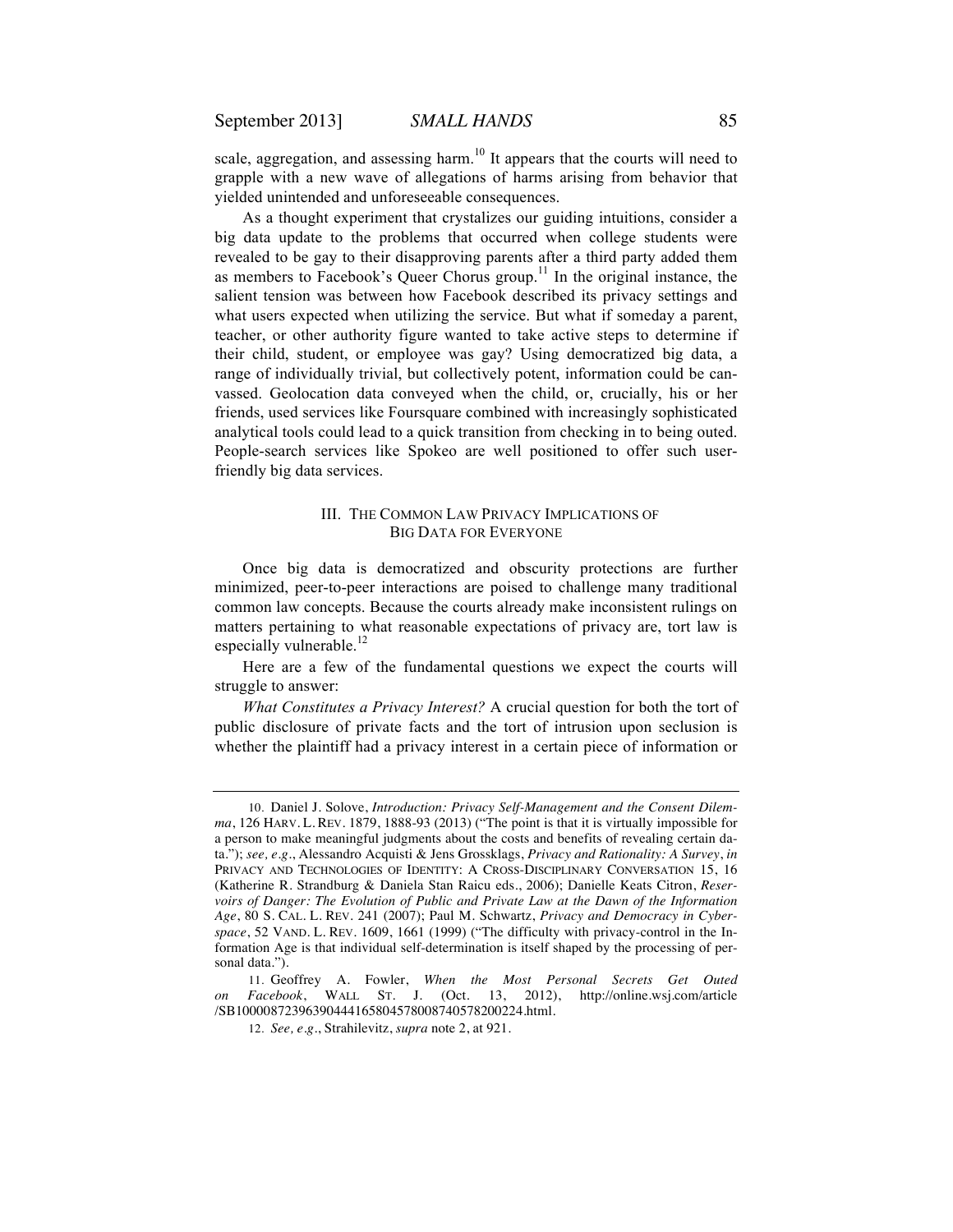context. This determination has varied wildly among the courts, and it is unclear how ubiquitous big data will alter this. For example, some courts have found that a privacy interest exists in involuntary exposure in public.<sup>13</sup> Other courts have found that overzealous surveillance in public that reveals confidential data can be seen to violate a privacy interest.<sup>14</sup> Will invasive "dataveillance" trigger the same protections?<sup>15</sup> Finally, courts have found, albeit inconsistently, a privacy interest in information known only to, and likely to stay within, a certain social group.<sup>16</sup> Does an increased likelihood that such information might be ascertained by outsiders destroy the privacy interest in information shared discreetly in small groups? $17$ 

*What Actions Are Highly Offensive?* Directly revealing or gaining access to certain kinds of information has been found to be highly offensive for purposes of the disclosure, intrusion, and false light torts.<sup>18</sup> In an age of predictions based upon data, would indirect disclosures of private information also be considered highly offensive? If not, does the law need to better articulate these limits? Does it matter if the eventual revelation of certain kinds of information that is highly offensive was predictable? Regarding the intrusion tort, can information gleaned from "public" big datasets ever be considered "secluded" and, if so,

<sup>13.</sup> *See, e.g.*, Daily Time Democrat v. Graham, 162 So. 2d 474, 478 (Ala. 1964).

<sup>14.</sup> *See, e.g.*, Nader v. Gen. Motors Corp., 255 N.E.2d 765, 771 (N.Y. 1970) ("[I]t is manifest that the mere observation of the plaintiff in a public place does not amount to an invasion of his privacy. But, under certain circumstances, surveillance may be so 'overzealous' as to render it actionable . . . . A person does not automatically make public everything he does merely by being in a public place."); Kramer v. Downey, 680 S.W.2d 524, 525 (Tex. App. 1984).

<sup>15.</sup> *See* Roger Clarke, ROGER CLARKE'S DATAVEILLANCE AND INFORMATION PRIVACY HOME-PAGE, http://www.rogerclarke.com/DV (last updated Jan. 6, 2013) (defining dataveillance as "the systematic use of personal data systems in the investigation or monitoring of the actions or communications of one or more persons"); *see also* Jerry Kang, *Information Privacy in Cyberspace Transactions*, 50 STAN. L. REV. 1193, 1261 (1998) (arguing that "information collection in cyberspace is more like surveillance than like casual observation"); Daniel J. Solove, *Privacy and Power: Computer Databases and Metaphors for Information Privacy*, 53 STAN. L. REV. 1393, 1417 (2001) ("Dataveillance is thus a new form of surveillance, a method of watching not through the eye or the camera, but by collecting facts and data."); Katherine J. Strandburg, *Freedom of Association in a Networked World: First Amendment Regulation of Relational Surveillance*, 49 B.C. L. REV. 741, 761 (2008) (observing that "[j]ust as "dataveillance" can chill an individual's experimentation with particular ideas or pastimes, relational surveillance can chill tentative associations and experimentation with various group identities").

<sup>16.</sup> *See, e.g.*, Y.G. v. Jewish Hosp., 795 S.W.2d 488 (Mo. Ct. App. 1990).

<sup>17.</sup> *See* Strahilevitz, *supra* note 2, at 922.

<sup>18.</sup> *See, e.g.*, Nappier v. Jefferson Standard Life Ins. Co., 322 F.2d 502 (4th Cir. 1963) (identity of a rape victim); Crippen v. Charter Southland Hosp. Inc., 534 So. 2d 286 (Ala. 1988) (confidential medical data); Taylor v. K.T.V.B., Inc., 525 P.2d 984 (Idaho 1974) (nude photos); Brents v. Morgan, 299 S.W. 967 (Ky. 1927) (debts); Reid v. Pierce Cnty., 961 P.2d 333 (Wash. 1998) (autopsy photos).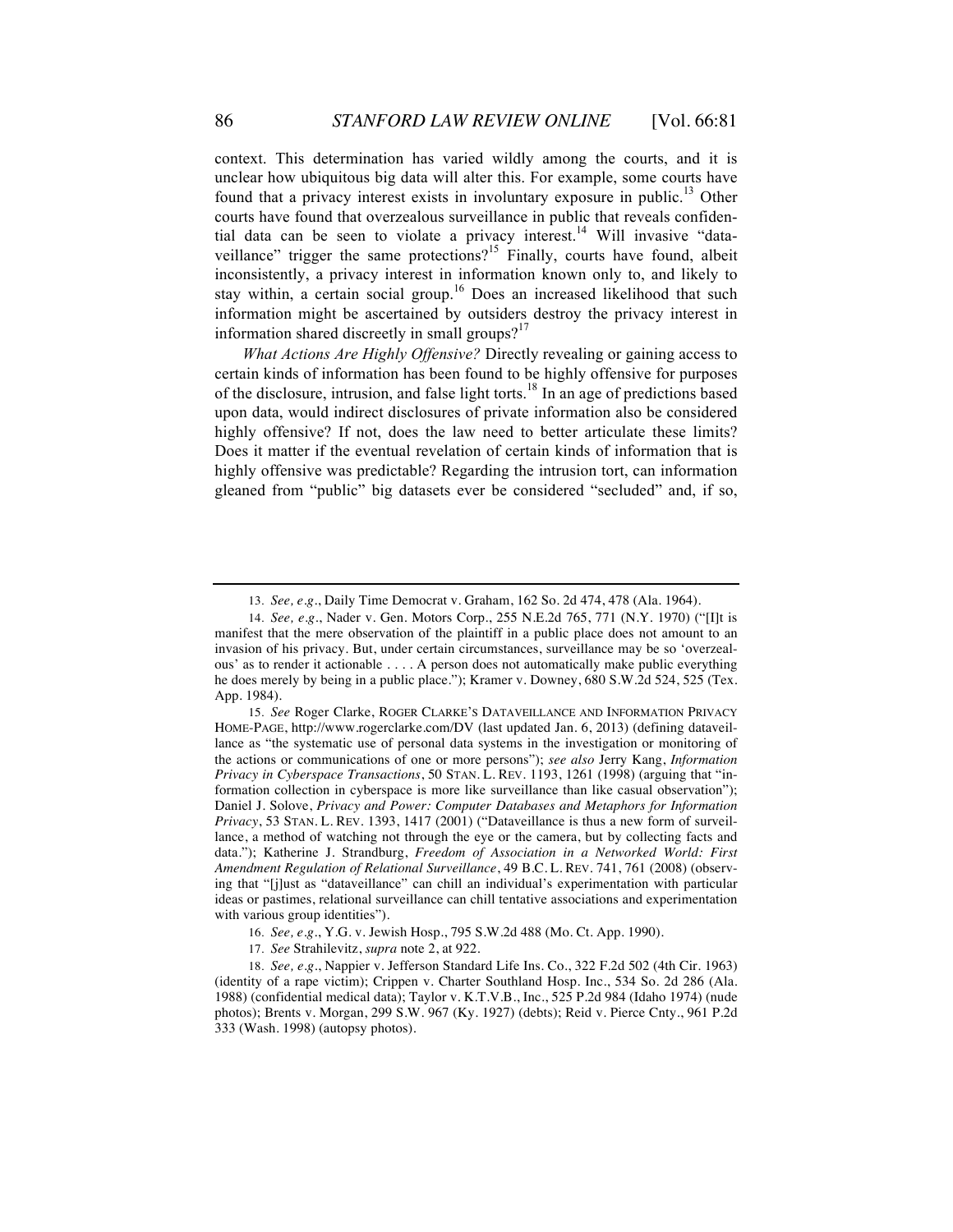would using tools to unearth such data ever be considered highly offensive to a reasonable person?<sup>19</sup>

*What Kinds of Disclosures Breach a Confidence?* When has a confidant disclosed enough indirect information effectively to breach a confidence? If revealing a friend's location more than once a week allows others to determine that he is visiting a doctor for treatment of a communicable disease—a secret you promised to keep confidential—have you breached your promise? Courts would likely be hesitant to find a breach if the link between the disclosure and revealed confidential information were speculative, though inevitably some indirect disclosures will be so likely to compromise the confidentiality of other pieces of information so as to result in a *de facto* disclosure of the information itself. Should contracts with privacy-protective terms between individuals and small groups contemplate potential uses in big data? What lengths must confidants go to protect facts from being uncovered via big data techniques?

#### IV. REGULATING THE BIG IMPACT OF SMALL DECISIONS

Given the powerful debate over large-scale regulation of big data, safeguarding smaller, peer-to-peer interaction may prove to be the most feasible and significant privacy-related protection against big data.<sup>20</sup> The concept of

<sup>19.</sup> *See* Citron, *Mainstreaming Privacy Torts*, *supra* note 3, at 1827 ("[P]laintiffs probably cannot sue database operators for intrusion on seclusion under current case law. To prevail in an intrusion suit, a plaintiff must show that a defendant invaded his physical solitude or seclusion, such as by entering his home, in a manner that would be highly offensive to the reasonable person. Database operators and data brokers, however, never intrude upon a plaintiff's private space. They do not gather information directly from individuals and, to the extent that they do, the privacy problem involves the failure to secure personal information, not its collection.") (citations omitted). *But see* Jane Yakowitz Bambauer, *The New Intrusion*, 88 NOTRE DAME L. REV. 205, 207 (2012) ("Intrusion has great, untapped potential to address privacy harms created by advances in information technology. Though the tort is associated with conduct in real space, its principles apply just as well to operations in the era of Big Data."); Lyrissa Barnett Lidsky, *Prying, Spying, and Lying: Intrusive Newsgathering and What the Law Should Do About It*, 73 TUL. L. REV. 173, 227 (1998) ("[S]everal recent examples indicate that the average citizen's privacy is protected from media intrusions primarily by media disinterest, a tenuous basis at best for privacy protection."); McClurg, *supra*  note 3, at 1057 ("The tort of intrusion can be redefined in a way that would allow recovery in suitable cases of public intrusion while also accommodating the competing interests of free social interaction and free speech."); Richards, *supra* note 3, at 383 ("[I]f we are interested in protecting against what we colloquially call 'invasions of privacy,' the intrusion model is a better fit with our intuitive linguistic understandings of that metaphor.").

<sup>20.</sup> For a skeptical view on the likelihood of significant regulation limiting how businesses mine data, see Lior Jacob Strahilevitz, *Toward a Positive Theory of Privacy Law*, 126 HARV. L. REV. 2010, 2033 (2013) ("The deck is stacked against restrictions on data mining."). *Cf.* Citron, *Reservoirs of Danger*, *supra* note 10, at 296 (asserting that, as a private law response to privacy harms, "[t]he contours of a negligence regime are simply too uncertain, and inherent problems with its enforcement undermines optimal deterrence," and proposing a strict-liability response instead); Sarah Ludington, *Reigning in the Data Traders: A Tort for the Misuse of Personal Information*, 66 MD. L. REV. 140, 146 (2006) (proposing a